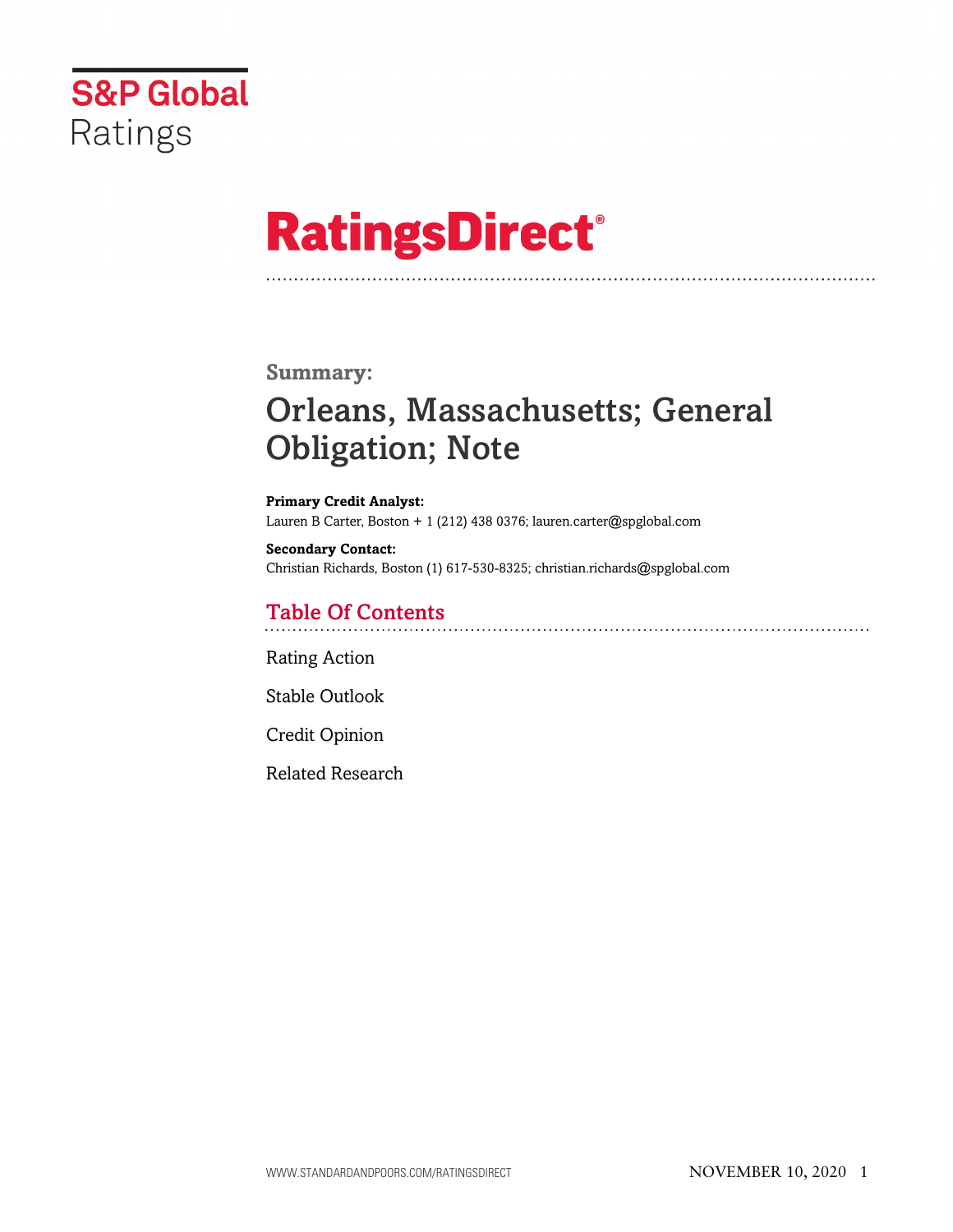## **Summary:**

## Orleans, Massachusetts; General Obligation; Note

| <b>Credit Profile</b>                                      |                  |            |
|------------------------------------------------------------|------------------|------------|
| US\$5.95 mil GO mun purp loan bnds ser 2020 due 02/01/2050 |                  |            |
| Long Term Rating                                           | AAA/Stable       | <b>New</b> |
| Orleans Twn GO                                             |                  |            |
| Long Term Rating                                           | AAA/Stable       | Affirmed   |
| Orleans Twn GO (FGIC) (National)                           |                  |            |
| <b>Unenhanced Rating</b>                                   | AAA(SPUR)/Stable | Affirmed   |
| Orleans Twn GO BANs                                        |                  |            |
| <b>Short Term Rating</b>                                   | $SP-1+$          | Affirmed   |
| Many issues are enhanced by bond insurance.                |                  |            |

## <span id="page-1-0"></span>Rating Action

S&P Global Ratings assigned its 'AAA' rating, with a stable outlook, to Orleans, Mass.' \$5.95 million series 2020 general obligation (GO) municipal-purpose bonds. At the same time, S&P Global Ratings affirmed its 'SP-1+' short-term rating on the town's existing bond anticipation notes (BANs) and 'AAA' long-term rating, with a stable outlook, on the town's existing GO debt.

The short-term rating reflects our criteria for evaluating and rating BANs. In our view, Orleans maintains a very strong capacity to pay principal and interest when the BANs come due. The town maintains what we view as a low market-risk profile, because it has strong legal authority to issue long-term debt to take out the BANs and is a frequent issuer that regularly provides ongoing disclosure to market participants.

Orleans's full-faith-and-credit pledge secures the series 2020 bonds and existing GO debt. While the town has voted to exempt this issuance from Proposition 2 1/2 limitations, the town's debt outstanding is subject to Proposition 2 1/2 limitations; however, we do not make a rating distinction because we rate the limited obligation at the same level as our view of Orleans's general creditworthiness, as expressed in the rating on the unlimited-tax GO notes. We rate the limited-tax GO debt based on the application of our criteria, titled "Issue Credit Ratings Linked To U.S. Public Finance Obligors' Creditworthiness," published Nov. 20, 2019, on RatingsDirect.

Under our criteria, titled "Ratings Above The Sovereign: Corporate And Government Ratings--Methodology And Assumptions," published Nov. 19, 2013, we rate Orleans higher than the sovereign because we think the town can maintain better credit characteristics than the nation in a stress scenario, based on its predominantly locally derived revenue base and our view that pledged revenue supporting debt service on the bonds is at limited risk of negative sovereign intervention. In 2020, local property taxes generated 83% of revenue, which demonstrates a lack of dependence on central government revenue.

Officials plan to use bond proceeds to permanently finance existing BANs issued for capital projects and to current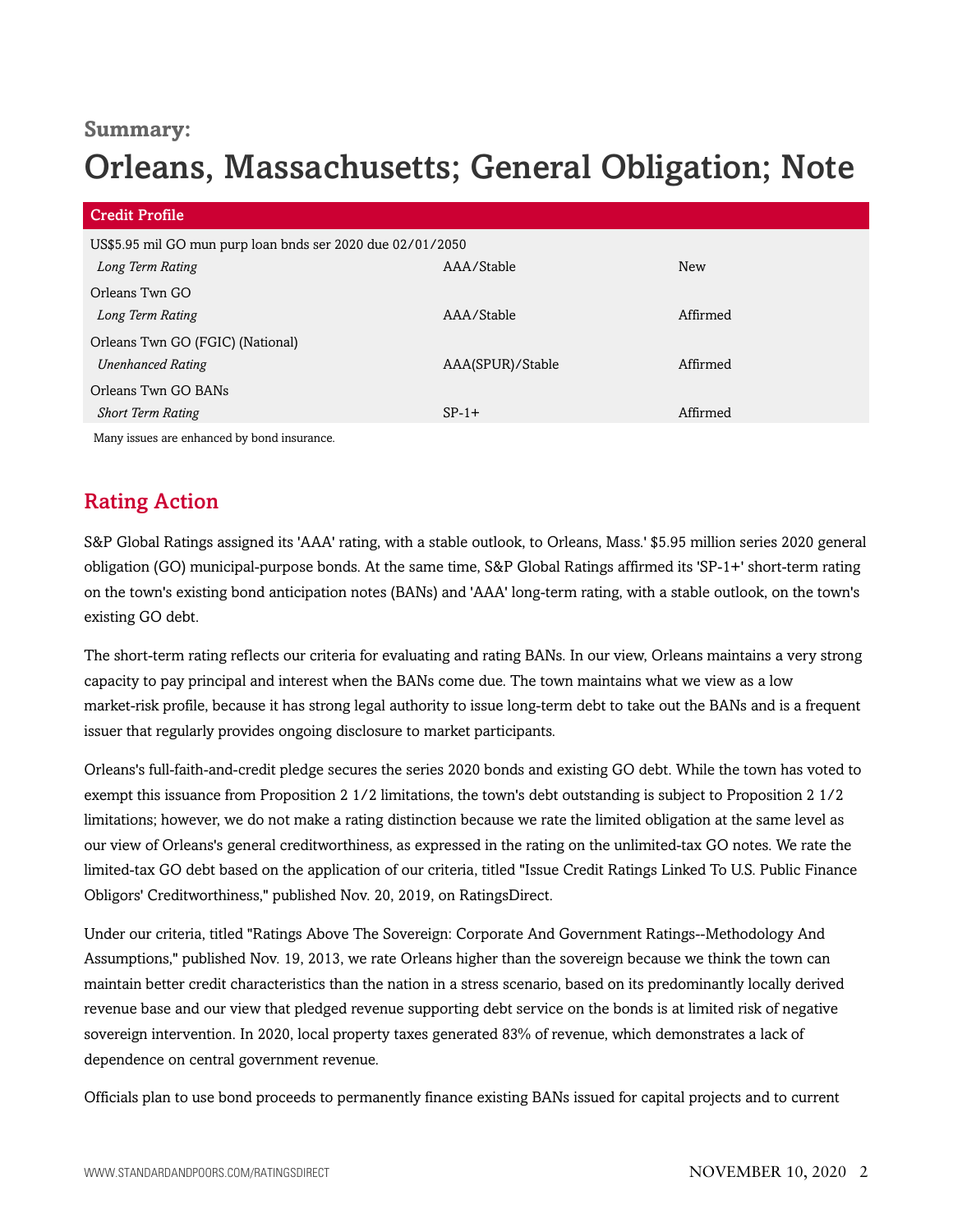refund a portion of the town's existing debt.

## Credit overview

The town's credit quality reflects our view of Orleans' very strong economy, supported by a healthy real estate market and access to the Barnstable metropolitan statistical area (MSA). In our view, the town's very strong management and strong budgetary flexibility, with available reserves at 14.2% of expenditures in fiscal 2020, provide further rating stability. In our opinion, the town has a very weak debt and contingent liability profile; however, we believe its current debt and expected future debt issuance will likely remain affordable, because of its very strong and wealthy tax base, as well as management's commitment to adjusting the tax levy accordingly.

Although the full effect of the COVID-19 pandemic on Orleans remains unknown, the stable outlook reflects our view of the town's strong reserves, conservative budgeting, and very strong management; this should provide it with a cushion to absorb unexpected revenue decreases or economic stagnation as a result of an uncertain economic recovery or COVID-19-related events. Our outlook is generally for two years, but we see some risks because of COVID-19 during the next six to 12 months.

The rating also reflects our opinion of Orleans':

- Very strong economy, with access to a broad and diverse MSA;
- Very strong management, with strong financial policies and practices under our Financial Management Assessment (FMA) methodology;
- Adequate budgetary performance, with a slight operating surplus in the general fund and an operating surplus at the total governmental fund level in fiscal 2020;
- Strong budgetary flexibility, with an available fund balance in fiscal 2020 of 14.2% of operating expenditures;
- Very strong liquidity, with total government available cash at 20.8% of total governmental fund expenditures and 117.8% of governmental debt service, and access to external liquidity we consider strong;
- Very weak debt and contingent liability profile, with debt service carrying charges at 17.7% of expenditures and net direct debt that is 130.1% of total governmental fund revenue, and a large pension and other postemployment benefit (OPEB) obligation, but low overall net debt at less than 3% of market value; and
- Strong institutional framework score.

### Environment, social, and governance (ESG) factors

Our rating incorporates our view regarding the indirect risks posed by the COVID-19 pandemic. Absent the implications of COVID-19, we consider the town's social risks in line with those of the sector. We view Orleans's governance risks as being generally in line with those of peers, although pension funding discipline and assumption choices will likely lead to elevated costs for the town. Environmental risks are higher than average for the sector, in our opinion, because of the town's location on Cape Cod. We expect rising sea levels, ongoing stormwater management needs, and related environmental risks stemming from the town's location could potentially pressure finances or the tax base over the long term.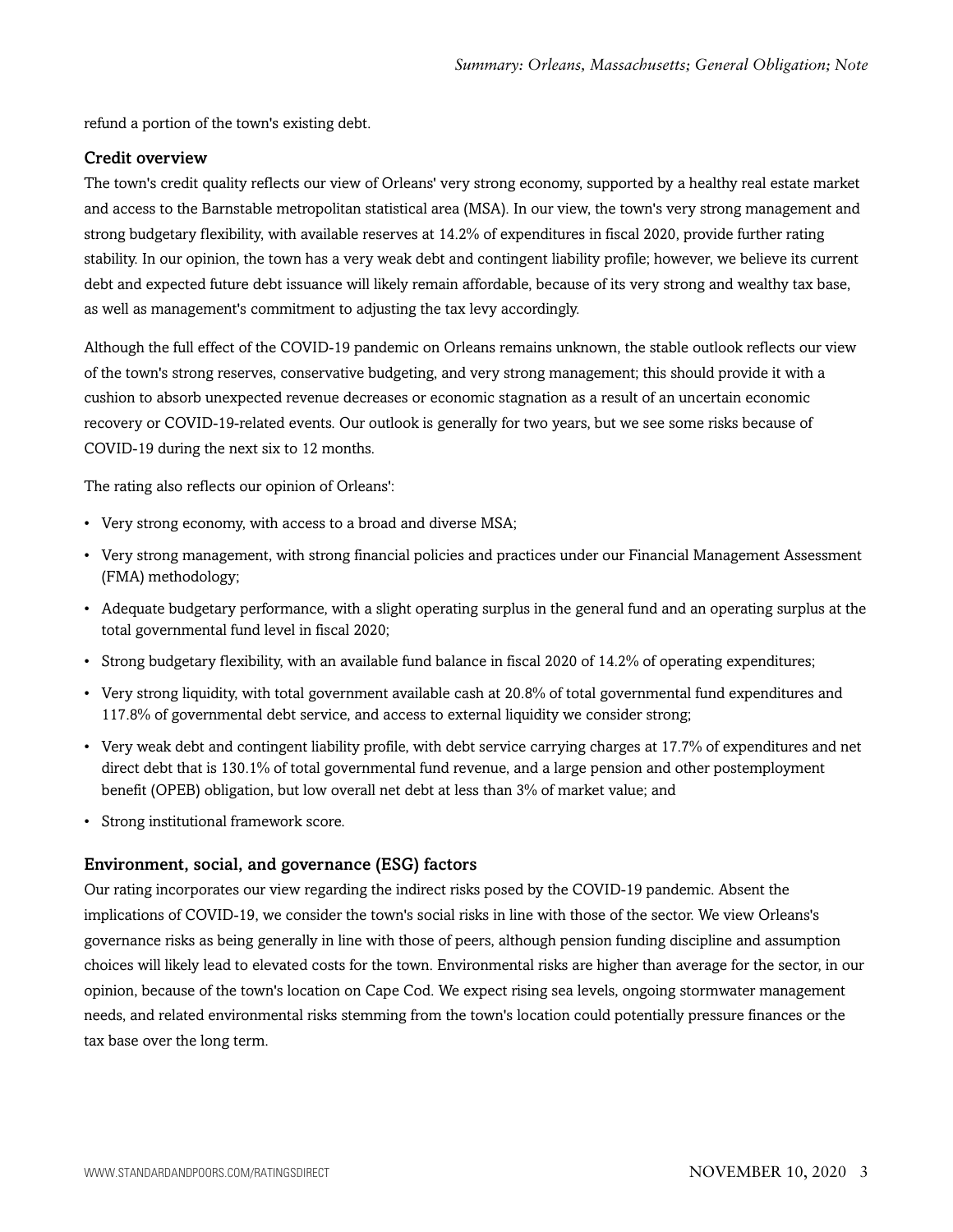## <span id="page-3-0"></span>Stable Outlook

#### Downside scenario

We could lower the rating if budgetary performance were to decrease, leading to weakened flexibility or reduced liquidity to levels we no longer consider commensurate with those of similarly rated peers.

## <span id="page-3-1"></span>Credit Opinion

#### Very strong economy

We consider Orleans's economy very strong. The town, with an estimated population of 5,663, is located in Barnstable County in the Barnstable Town, MA MSA, which we consider to be broad and diverse. The town has a projected per capita effective buying income of 132% of the national level and per capita market value of \$743,420. Overall, the town's market value grew by 2.8% over the past year, to \$4.2 billion in 2020. The county unemployment rate was 3.9% in 2019.

Orleans is primarily a residential resort community with a substantial portion of second homes owned by seasonal summer residents. Residential properties make up about 92% of the town's property tax base, accounting for a seasonal population of 22,000. Officials indicate the real estate market has remained relatively stable during the past few years. Leading employers include Super Stop & Shop, Cape Cod Five Cents Savings, and Shaw's Market.

Before the pandemic, economic and tax base growth was robust, particularly in residential renovation and new development. Since 2016, the town's assessed value (AV) has grown 13%. Building permit values decreased in fiscal 2020 due to construction slowdowns as a result of the pandemic. However, the town has a healthy real estate market, which officials report has not experienced any slowdowns during the pandemic as houses continue to be bought and sold in the town at record prices. We do not expect a material deterioration in the town's tax base, despite the uncertain economic environment. For more information on our view of the economy and the recover, see "The U.S. Economy Reboots, With Obstacles Ahead" (published Sept. 24, 2020).

#### Very strong management

We view the town's management as very strong, with strong financial policies and practices under our FMA methodology, indicating financial practices are strong, well-embedded, and likely sustainable.

We believe Orleans maintains best practices we consider critical to supporting credit quality, and we recognize these well-embedded practices in the government's daily operations and practices. Formal policies support many of these activities, adding to the likelihood they will continue and transcend changes in the operating environment and personnel.

In our opinion, strengths include management's:

- Strong revenue and expenditure assumptions in the budgeting process;
- Strong oversight of monitoring progress compared with the budget during the year;
- Long-term financial plan; and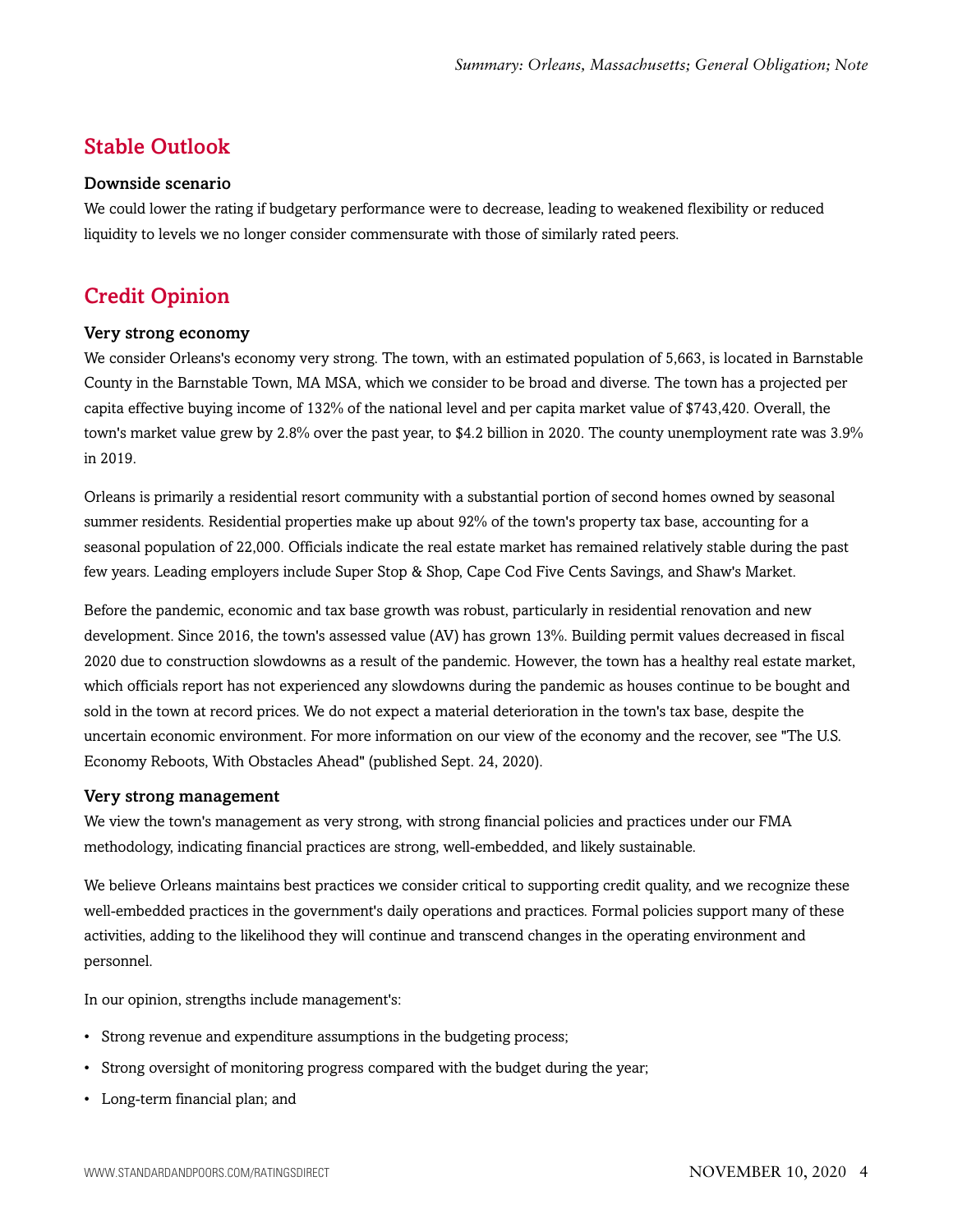• Five-year capital improvement plan.

The town has recently updated its reserve policy, which now targets minimum general operating reserve balances of 13%-17% of the general fund annual operating budget. Orleans also maintains a debt-management policy which targets debt-to-expenditures at 15% and net general fund debt service to expenditures at 10%.

The town has notably taken steps to mitigate exposure to cyber-related risks, including daily backups of servers in two separate locations offsite and acquiring cyber insurance.

While the town continues to plan and support climate risk mitigation efforts, we do note that Orleans, as with other Cape Cod communities, receives state and federal support in planning and implementing resiliency projects.

#### Adequate budgetary performance

Orleans's budgetary performance is adequate, in our opinion. The town had slight surplus operating results in the general fund of 0.6% of expenditures and surplus results across all governmental funds of 5.1% in fiscal 2020. General fund operating results of the town have been stable over the last three years, with a result of 2.0% in 2019 and a result of negative 0.7% in 2018.

Fiscal 2020 results include adjustments for recurring transfers and one-time capital expenditures paid for with bond proceeds. According to management, the town experienced savings in most of its departments as it kept a tight control on expenses amid the start of the pandemic. Although property taxes and penalties and interest on taxes came in lower than budgeted, overall revenues exceeded estimates. On the expenditure side, results included departmental turnbacks of \$1.4 million and turnbacks of \$2.9 million in unappropriated free cash. The town incurred COVID-19-related costs of about \$82,000, and officials indicate the town has been reimbursed \$50,000 from Coronavirus Aid, Relief and Economic Security (CARES) Act funds. The town plans to submit the remainder for reimbursement from the Federal Emergency Management Agency (FEMA) and apply for CARES Act funding and use other local grant receipts to cover fiscal 2021 COVID-19-related expenses.

The fiscal 2021 budget totals \$39.3, a 2.3% increase over fiscal 2020, with no appropriation of fund balance. Management indicates budget-to-actual results are currently tracking favorably, and it does not expect negative financial results from operations. Officials indicate the town took a very conservative approach to the fiscal 2021 budget, reducing expenses across the board and postponing certain smaller capital projects. Therefore, while we believe management will continue to make the necessary budgetary adjustments toward maintaining balanced operations, we imagine the unprecedented widespread effects of COVID-19 will have an effect on state revenue and many local economies, including Orleans, which could potentially result in weaker budgetary performance for fiscal 2021 and beyond. If management were to maintain balanced financial results during the next two fiscal years, or until we think the threat of stagnating or decreasing revenue as a result of negative economic shocks has subsided, we could revise our view of budgetary performance to strong. However, over the long term, we believe future increases in pension and OPEB costs could become a budgetary pressure, given below-average funding ratios and large liabilities.

#### Strong budgetary flexibility

Orleans's budgetary flexibility is strong, in our view, with an available fund balance in fiscal 2020 of 14.2% of operating expenditures, or \$5.7 million.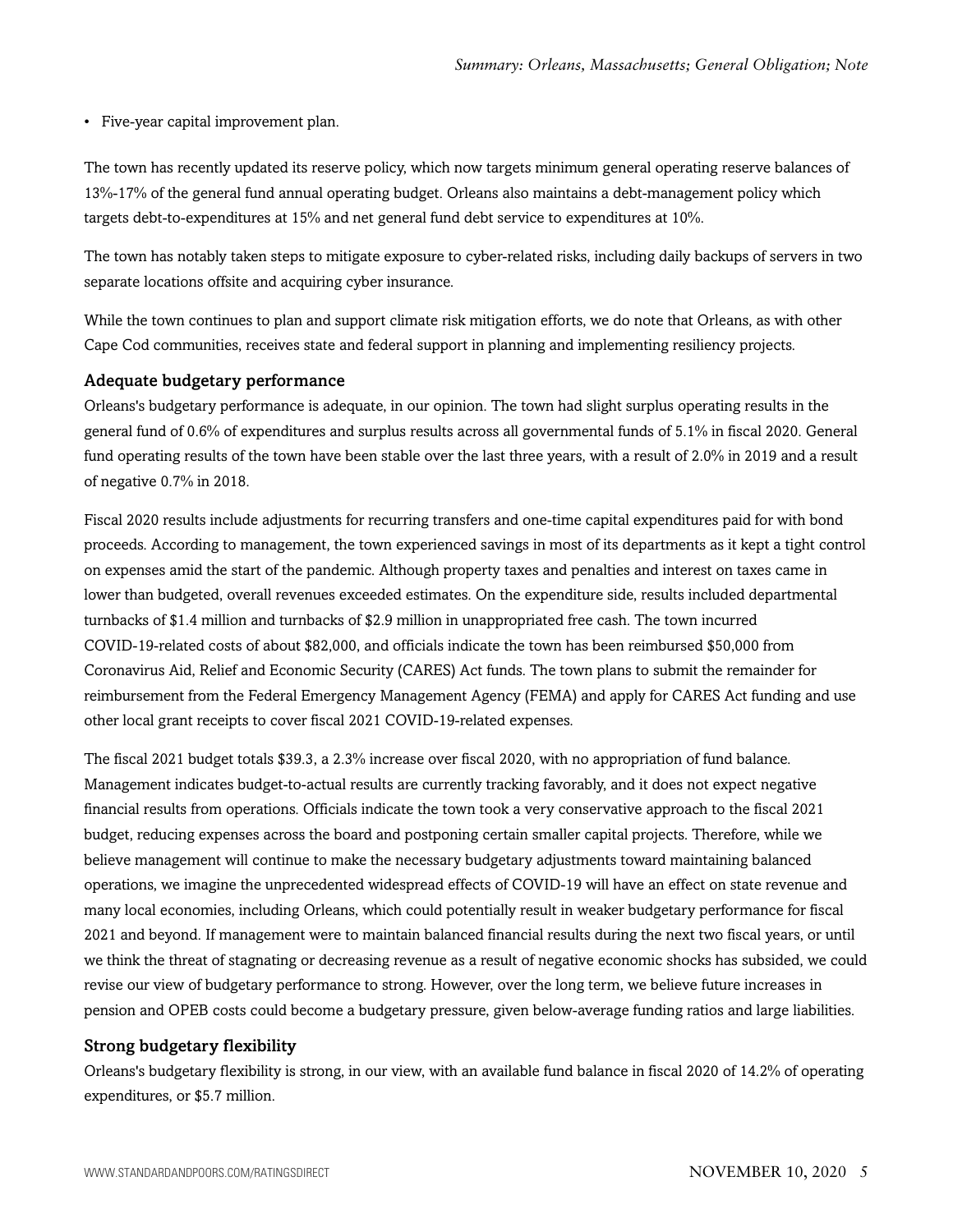Notably, the town's tax rate, currently at \$7.56 per \$1,000 of AV, is on the lower end compared with that of other Massachusetts communities. The median residential tax rate for the state is approximately \$15 per \$1,000 of AV.

The town traditionally uses reserves for tax-rate stability. However, because of its current reserve policies and history of maintaining high general fund balances in several fiscal years, we expect Orleans' budgetary flexibility assessment will likely remain strong. Recently, the town revised its fund-balance policy so reserves must be between 13% and 17% of expenditures, instead of 5%. Additionally, the town maintained about \$1.05 million, or approximately 2.7% of general fund revenues, of unused levy capacity in fiscal 2020. We believe this provides some flexibility within the limits of Proposition 2 1/2 without having to seek voter approval.

## Very strong liquidity

In our opinion, Orleans's liquidity is very strong, with total government available cash at 20.8% of total governmental fund expenditures and 117.8% of governmental debt service in 2020. In our view, the town has strong access to external liquidity, if necessary.

We do not currently expect any deterioration in cash; therefore, we expect liquidity will likely remain very strong. The town is a frequent issuer of GO debt. Orleans confirmed it does not currently have any contingent liquidity risk from financial instruments with payment provisions that change on the occurrence of certain events. The town's portfolio is not aggressive in its investment use.

## Very weak debt and contingent liability profile

In our view, Orleans's debt and contingent liability profile is very weak. Total governmental fund debt service is 17.7% of total governmental fund expenditures and net direct debt is 130.1% of total governmental fund revenue. Overall net debt is low at 1.5% of market value, which is in our view a positive credit factor.

With this issuance, the town will have about \$59.5 million in total direct debt outstanding. In the medium term, officials plan to issue debt to finance items in their capital plan. However, amounts have not been finalized. Depending on how much the town decides to issue, this could have a material impact on our view of the town's debt profile.

### Pension and other postemployment benefits

- In our opinion, a credit weakness is Orleans' large pension and OPEB obligation, particularly given the pension systems' low funded ratio. While the town is currently managing these costs, we believe it has a limited ability to control future pension liability growth.
- We believe some of the assumptions used to build the town's pension actuarially determined contribution are built from what we view as weak assumptions and methodologies, which we believe increases the risk of unexpected contribution escalations.
- Although OPEB liabilities are funded on a pay-as-you-go basis, costs remain low despite the large liability, and we expect the town will continue adding to its OPEB trust fund.

Orleans participates in the following plans as of June 30, 2020:

- Barnstable County Contributory Retirement System: 62.3% funded, with a net pension liability of \$22.7 million.
- A defined-benefit health care plan that provides lifetime health care and life insurance for eligible retirees and their spouses: 10.1% funded, with a net OPEB liability of about \$19.04 million.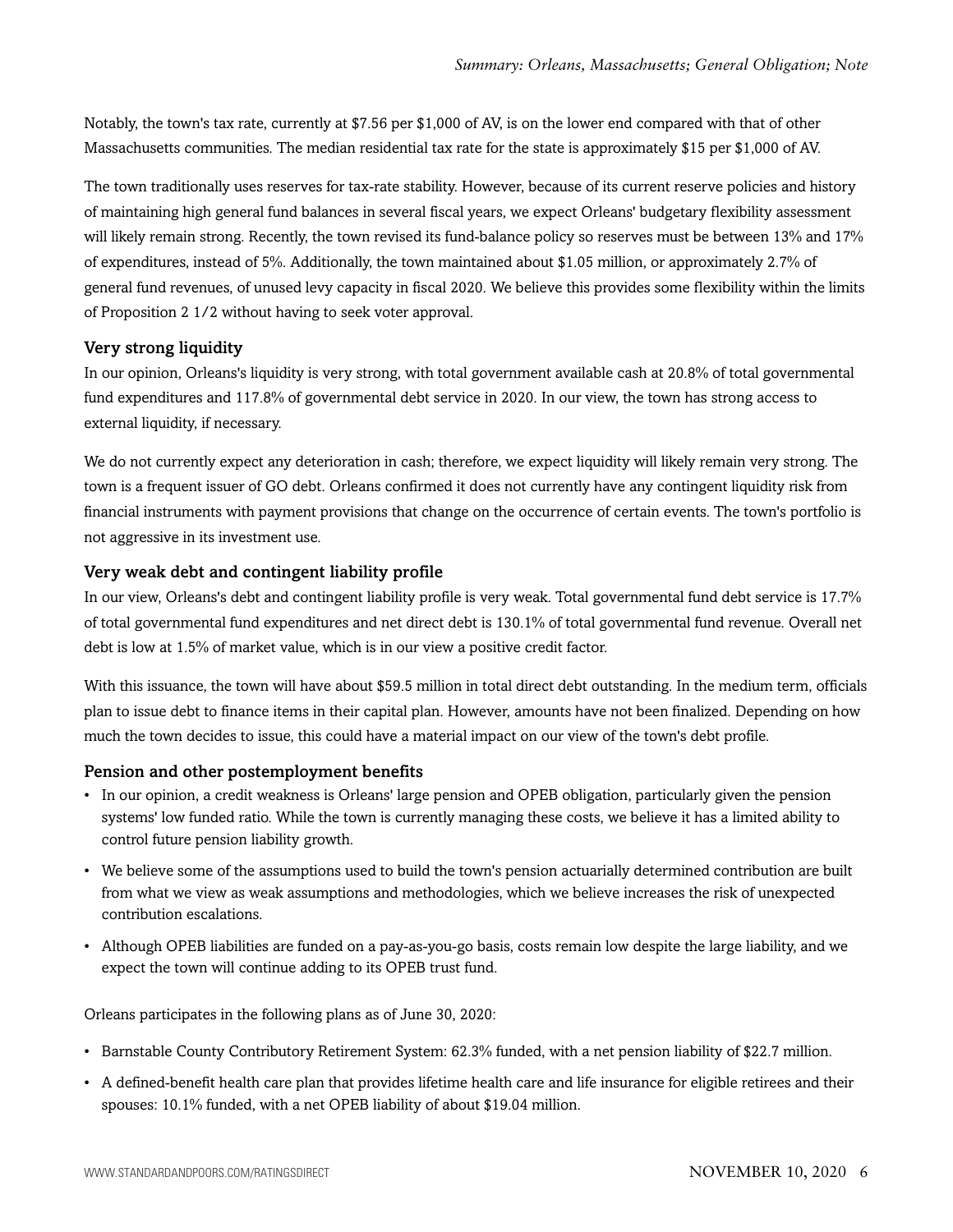Orleans's combined required pension and actual OPEB contributions totaled 7.9% of total governmental fund expenditures in 2020. Of that amount, 4.6% represented required contributions to pension obligations and 3.3% represented OPEB payments. The town made 100% of its annual required pension contribution in 2020. Contributions are expected to increase by 5.28% per year on a level percent-of-pay amortization basis. The adopted funding schedule achieves full funding in a 15-year closed period, ending in 2035. The annual increase, combined with a discount rate of 7.15%, adds risk of cost escalation as a result of market volatility. Additionally, the town participates in the Massachusetts Teachers' Retirement System. The state recognizes the full liability and makes all payments on behalf of the town for the school department. We do not currently anticipate the state passing costs or liabilities on to local governments.

Orleans pays OPEB on a pay-as-you-go basis. In 2018, the town voted in favor of a permanent override to fully fund the OPEB liability over 30 years. The amount was for \$450,000, which the town will contribute annually to the trust in excess of normal costs. As of June 2020, the balance of this fund totaled approximately \$2.1 million; Orleans' net OPEB liability is \$19.04 million. We believe management's proactive approach to funding OPEB mitigates costs from substantially increasing and affecting budgetary performance.

#### Strong institutional framework

<span id="page-6-0"></span>The institutional framework score for Massachusetts municipalities is strong.

## Related Research

- S&P Public Finance Local GO Criteria: How We Adjust Data For Analytic Consistency, Sept. 12, 2013
- Criteria Guidance: Assessing U.S. Public Finance Pension And Other Postemployment Obligations For GO Debt, Local Government GO Ratings, And State Ratings, Oct. 7, 2019
- Through The ESG Lens 2.0: A Deeper Dive Into U.S. Public Finance Credit Factors, April 28, 2020

Certain terms used in this report, particularly certain adjectives used to express our view on rating relevant factors, have specific meanings ascribed to them in our criteria, and should therefore be read in conjunction with such criteria. Please see Ratings Criteria at www.standardandpoors.com for further information. Complete ratings information is available to subscribers of RatingsDirect at www.capitaliq.com. All ratings affected by this rating action can be found on S&P Global Ratings' public website at www.standardandpoors.com. Use the Ratings search box located in the left column.